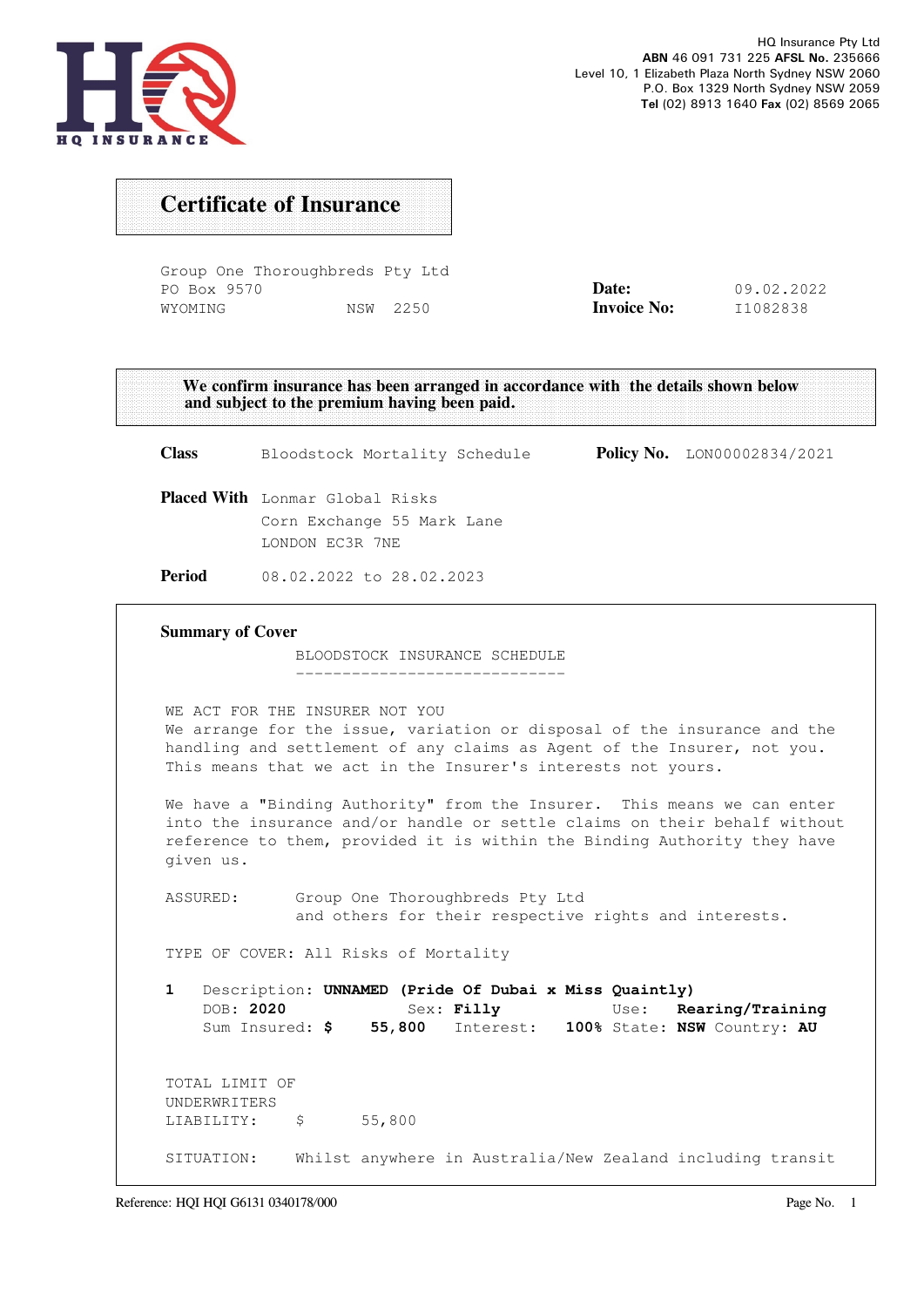### HQ Insurance Pty Ltd

P.O Box 1329 NORTH SYDNEY NSW 2059 ABN 46 091 731 225

COVERAGE SUMMARY

Group One Thoroughbreds Pty Ltd Bloodstock Mortality Schedule

within and between said countries.

STANDARD CLAUSES INCLUDED IN YOUR POLICY:

 ---------------------------------------- Full Mortality as per Lloyd's Australian Wording LMA3069A Agreed Value Clause Part-Ownership Clause Terrorism Exclusion Endorsement NMA2920 Wobbler Syndrome Clause NMA2878 Avian Influenza Exclusion Berserk Extension Clause Institute Radioactive Contamination, Chemical, Biological, Bio-chemical and Electromagnetic Weapons Exclusion Clause CL370 Cyber Exclusion Endorsement LMA5407 Surgical Operations Clause LMA5107 Sanction Limitation and Exclusion Clause LMA 3100 Hendra Virus Endorsement LMA5214 Coronavirus Absolute Exclusion

EXTENSIONS AVAILABLE As either charged for or as agreed by Underwriters

Guaranteed Renewal up to age 14 **INCLUDED** Life Saving Surgery up to \$15,000 **INCLUDED** 

 NOTE: LIFE SAVING SURGERY LIMIT IS BASED ON 100% INTEREST AND ADJUSTED FOR YOUR SHARE IN THE EVENT OF A CLAIM OCCURRING.

 Please note Premium for the LIFE SAVING SURGERY extension is earned in full. If your policy is cancelled, no return premium for this extension is applicable.

FPIL (Full Premium Payable in The Event Of A Claim)

 In the event of loss, the Assured agrees to pay the difference between the premiums paid hereon and the premium calculated at the full annual rate on the amount of this policy. (Example, all premiums paid on a pro rata basis for a period less than 12 months will be subject to FPIL)

DEATH/INJURY/ILLNESS NOTIFICATION

 In the event of Death, Injury or Illness of your horse, it is a policy requirement that immediate notification is advised to the offices of HQ Insurance and if outside business hours, as per the following contacts:-

Sara Ryman Mobile 0417 277 464

 Dr. Andrew Dart Mobile 0412 460 041 (For emergency Veterinary Consultation) University of Sydney

COMPLAINT AND/OR DISPUTE RESOLUTION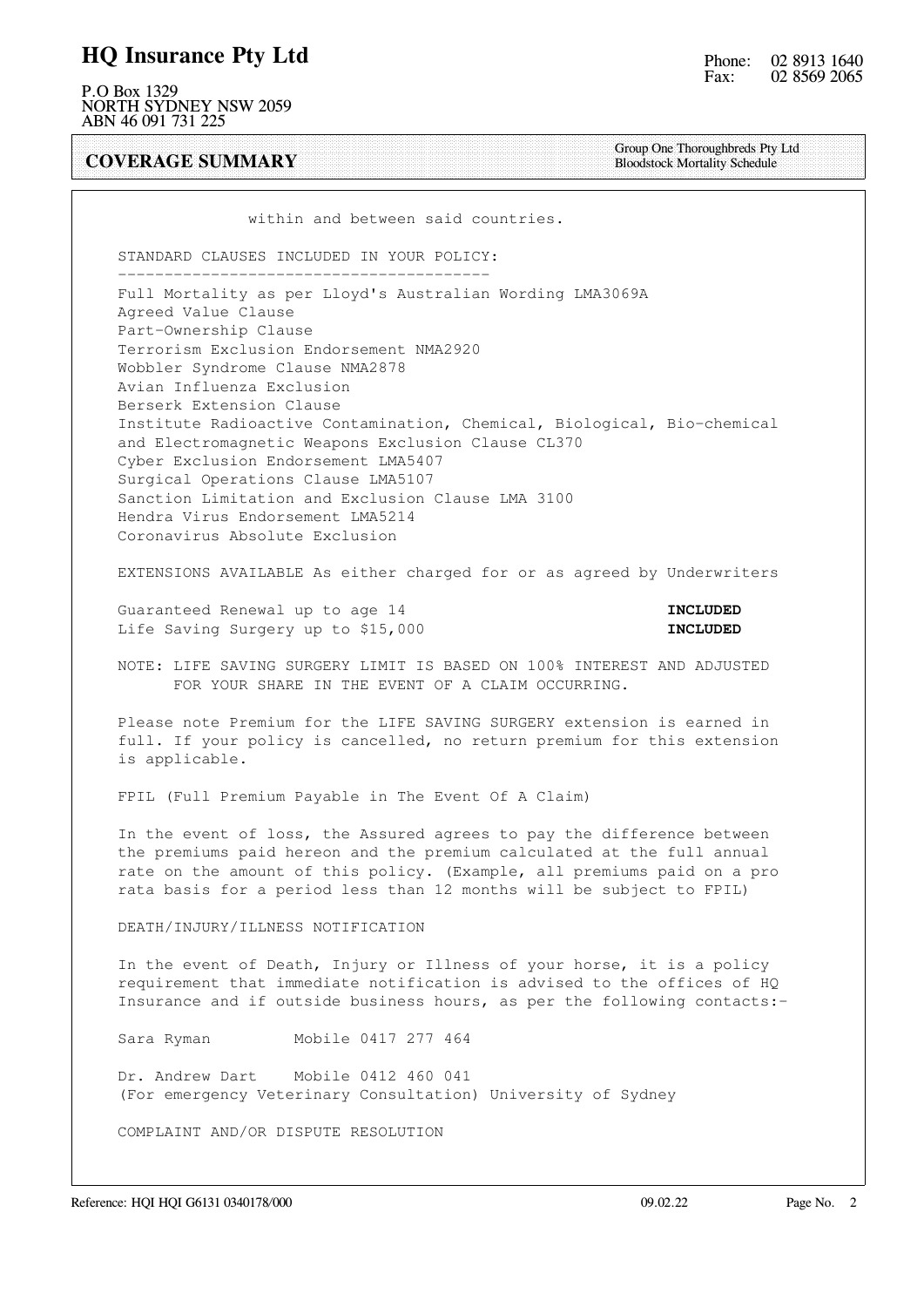### HQ Insurance Pty Ltd

P.O Box 1329 NORTH SYDNEY NSW 2059 ABN 46 091 731 225

#### COVERAGE SUMMARY

Group One Thoroughbreds Pty Ltd Bloodstock Mortality Schedule

 If you have any complaints about the service provided to you, please contact the Complaints Manager:

| Mail:  | HQ Insurance Pty Ltd    |
|--------|-------------------------|
|        | PO Box 1329             |
|        | North Sydney NSW 2059   |
| Email: | sara@hqinsurance.com.au |
| Phone: | (02) 8913 1640          |

 We will acknowledge your complaint within one business day and do our best to resolve the complaint to your satisfaction within 10 business days. If we cannot resolve your complaint to your satisfaction, we will escalate the matter to Lloyd's Australia who will review the complaint. You will be provided updates at least every 10 business days. Lloyd's contact details are:

| Mail:  | Lloyd's Australia Limited   |
|--------|-----------------------------|
|        | Level 16, 1 Macquarie Place |
|        | Sydney NSW 2000             |
| Email: | idraustralia@lloyds.com     |
| Phone: | (02) 8298 0873              |

 If your complaint remains unresolved after 30 calendar days, you may be able to refer your complaint to the Australian Financial Complaints Authority (AFCA) under the terms of the General Insurance Code of Practice. This is a free service. AFCA's contact details are:

| Mail:  | Australian Financial Complaints Authority |
|--------|-------------------------------------------|
|        | GPO Box 3                                 |
|        | Melbourne VIC 3001                        |
| Email: | info@afca.org.au                          |
| Phone: | 1800 931 678                              |

 The cost of this insurance is based on the animal's age, use and value, as well as certificates from qualified veterinary surgeons.

| PLACED WITH                                                            | POLICY NUMBER    | PROPORTION |
|------------------------------------------------------------------------|------------------|------------|
| Lonmar Global Risks                                                    | LON00002834/2021 | 100.0000%  |
| Corn Exchange 55 Mark Lane<br>LONDON EC3R 7NE<br>* SUPPORTING INSURERS |                  |            |
| - Lloyds of London (Syndicated)                                        | 58.3334%         |            |
| Lime Street                                                            |                  |            |
| London<br>- Convex Insurance UK                                        | 33.3333%         |            |
| 52-54 Lime Street                                                      |                  |            |